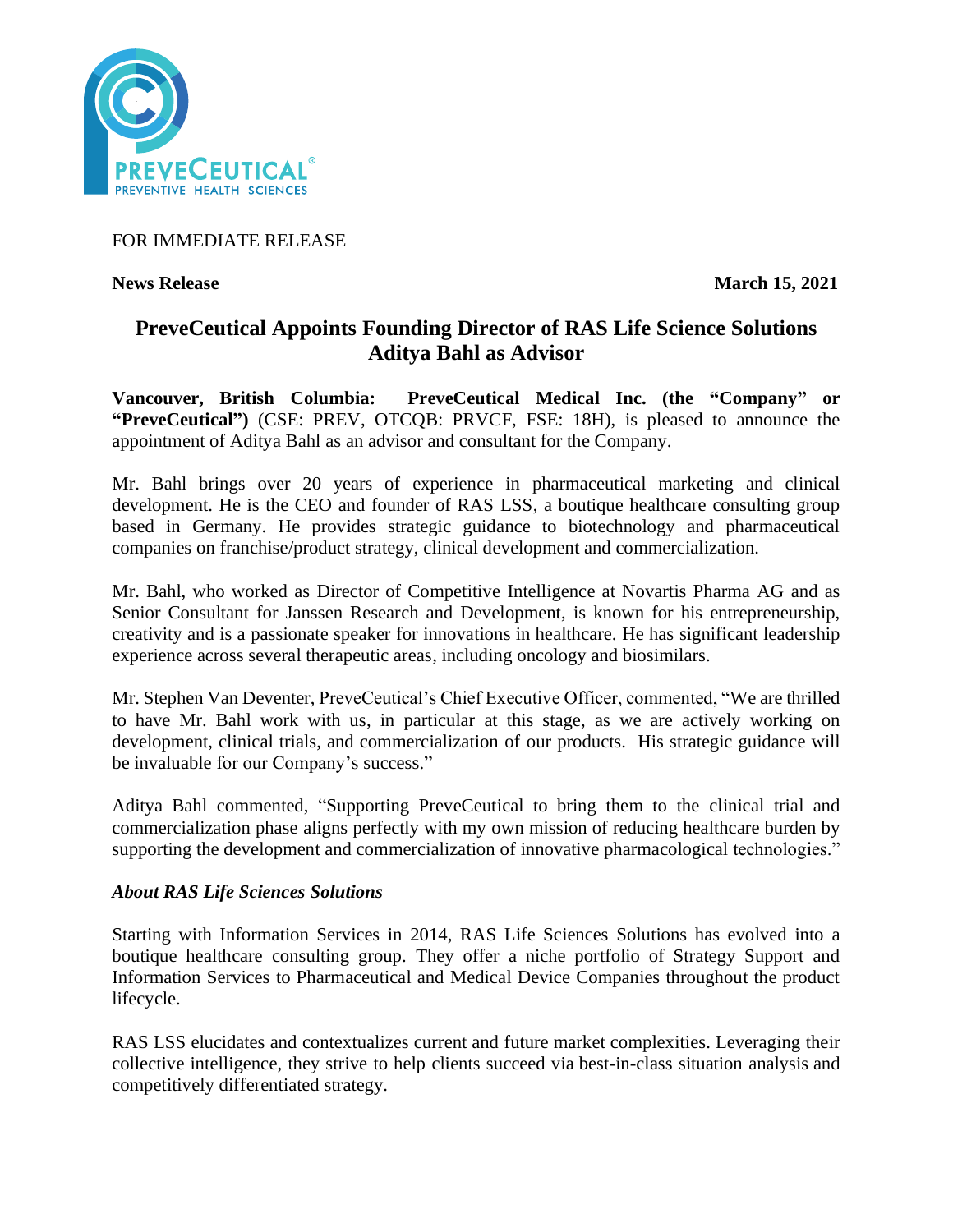### *About PreveCeutical*

PreveCeutical is a health sciences company that develops innovative options for preventive and curative therapies utilizing organic and nature identical products. The Company aims to be a leader in the preventive health sciences sector.

With the completion of three of its research programs, the Company is actively working on the clinical development, and commercialization of its products; and has filed a number of provisional patent applications to protect the intellectual property from its research programs.

For more information about PreveCeutical, please visit our website [www.PreveCeutical.com](http://www.preveceutical.com/) or follow us on [Twitter](http://twitter.com/PreveCeuticals) and [Facebook.](http://www.facebook.com/PreveCeutical)

## *On behalf of the Board of Directors of PreveCeutical*

*Stephen Van Deventer, Chairman and Chief Executive Officer*

#### *For further information, please contact:*

*Stephen Van Deventer: +1 604 306 9669 Or Investor Relations* [ir@preveceutical.com](mailto:ir@preveceutical.com)

#### *Forward-Looking Statements:*

This news release contains forward-looking statements and forward-looking information (collectively, "forwardlooking statements") within the meaning of applicable Canadian and U.S. securities legislation, including the United States Private Securities Litigation Reform Act of 1995. All statements in this news release that are not purely historical are forward-looking statements and include any statements regarding beliefs, plans, expectations and orientations regarding the future, including, without limitation, the continued research interests of PreveCeutical, PreveCeutical's anticipated business plans, and its prospects of success in executing its proposed plans. Often, but not always, forward-looking statements can be identified by words such as "will", "pro forma", "plans", "expects", "may", "should", "budget", "schedules", "estimates", "forecasts", "intends", "anticipates", "believes", "potential", "proposes" or variations of such words including negative variations thereof and phrases that refer to certain actions, events or results that may, could, would, might or will occur or be taken or achieved. Forward-looking statements are based on certain assumptions regarding PreveCeutical, including expected growth, results of operations, including PreveCeutical's research and development activities, performance, industry trends, growth opportunities, that PreveCeutical will be granted requisite expedited approvals by world health, retain and attract qualified research personnel and obtain and/or maintain the necessary intellectual property rights needed to carry out future business activities.

Actual results could differ from those projected in any forward-looking statements due to numerous factors including, risks and uncertainties relating to: complexities and delays in connection with research and development activities and the actual results of research and development activities; the ability of PreveCeutical to, among other things, protect its respective intellectual property, obtain any required governmental, regulatory or stock exchange approvals, permits, consents or authorizations required, including Canadian Securities Exchange acceptance of any planned future activities and obtaining expedited requisite approvals from world health agencies; and the ability of PreveCeutical to commercialize products, pursue business partnerships, complete their research programs as planned, and obtain the financing required to carry out their planned future activities. Other factors such as general economic, market or business conditions or changes in laws, regulations and policies affecting the biotechnology or pharmaceutical industry may also adversely affect the future results or performance of PreveCeutical. These forward-looking statements are made as of the date of this news release and, unless required by applicable law, PreveCeutical assumes